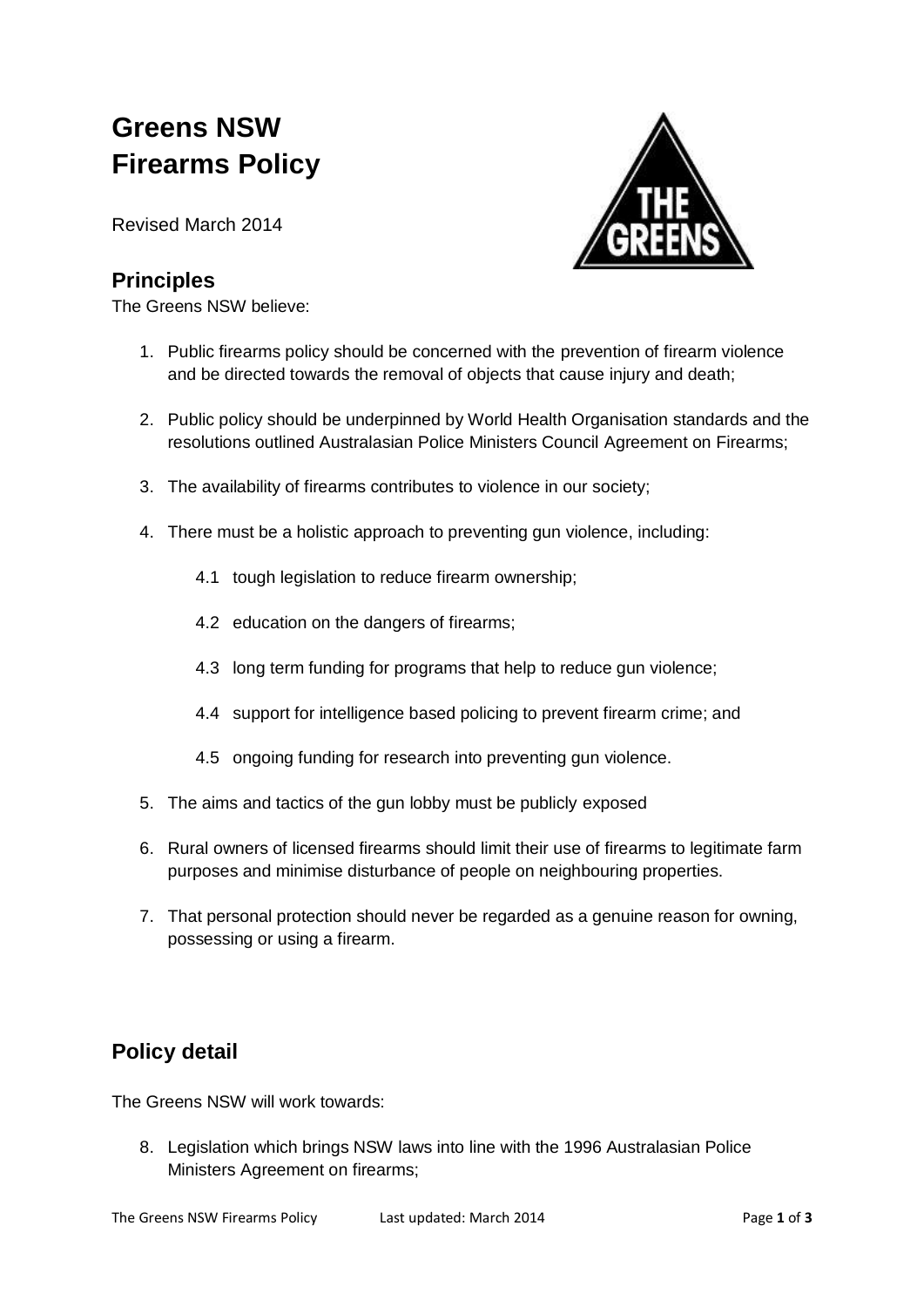- 9. A total ban on the ownership, importation and use of semi-automatic firearms;
- 10. An improved firearms registration system in NSW;
- 11. Improved cooperation between the NSW government and other levels of government in Australia to strengthen national uniform gun laws, firearms training and a national register of firearms;
- 12. The development (with the appropriate rights of appeal and protection of privacy) of the most stringent mechanisms to ensure that those who are not fit and proper to possess a licence to own a gun do not get a licence;
- 13. Tighter legislated minimum standards for the refusal and cancellation of licenses, including:
	- 13.1 Conviction of violent offences within the past five years;
	- 13.2 Being subject to an Apprehended or Domestic Violence Order within the past five years; and
	- 13.3 Mental or physical fitness.
- 14. The abolition of existing minors' permits;
- 15. All persons seeking a licence being required to:
	- 15.1 Have no criminal record involving violence, have a character reference from an authorised member of the community and the right of veto by household (immediate relatives or partners) members;
	- 15.2 Undergo a 28 day waiting period to enable check for a criminal record (including applications for a second or subsequent firearm);
	- 15.3 Demonstrate safety knowledge;
	- 15.4 Establish good and genuine reasons for possessing a licence (e.g. persons with an occupational requirement, e.g. primary producers, other rural purposes, security employees and professional shooters for nominated purposes or a member of an approved sports shooting association);
	- 15.5 Undergo tests for licences conducted by the police, or an independent government body, rather than by members of the NSW Sporting Shooters' Association; and
	- 15.6 Be required to renew licences at regular intervals with the payment of a fee to cover government costs, with licences to be issued for a period of no more than 5 years;